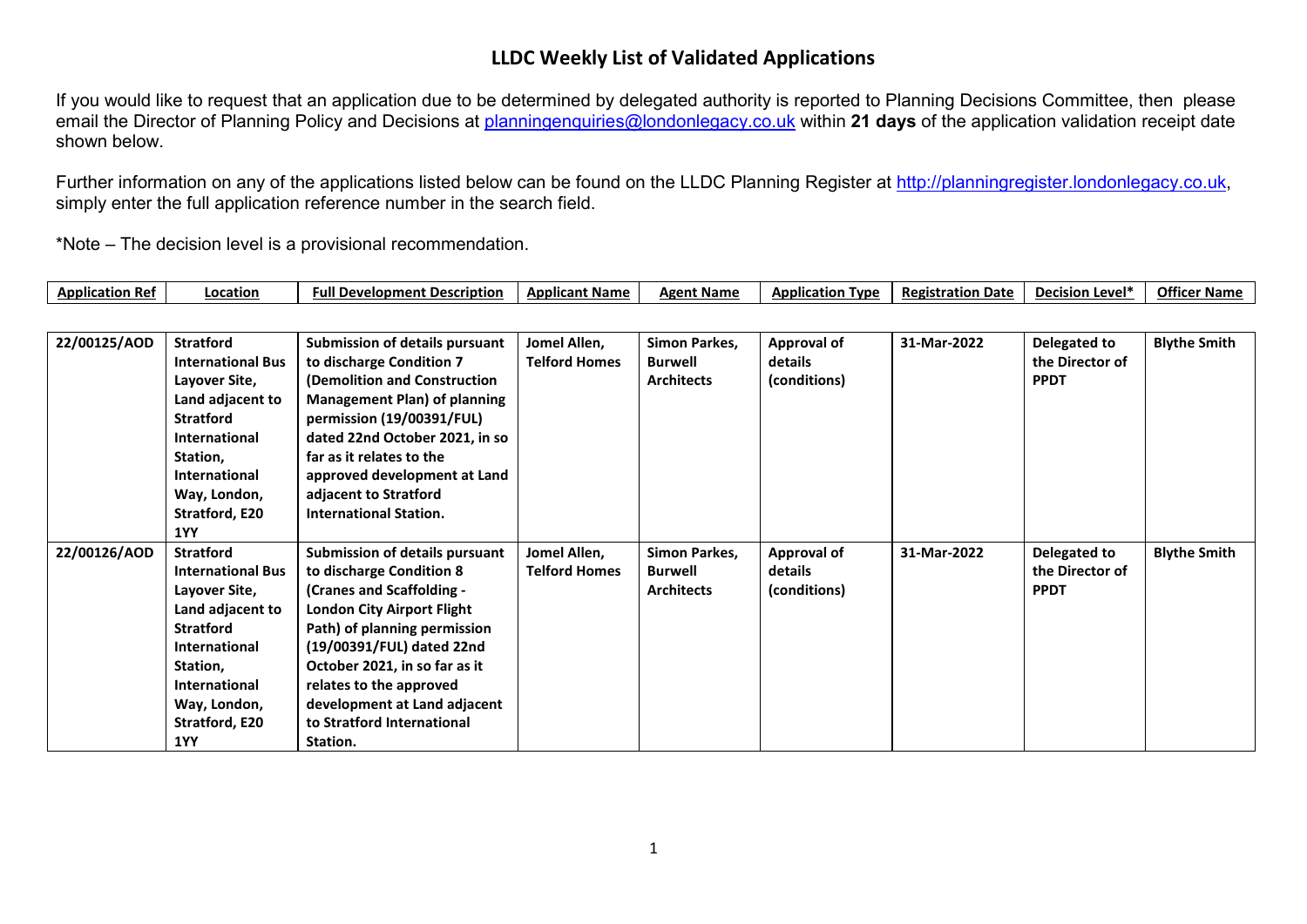If you would like to request that an application due to be determined by delegated authority is reported to Planning Decisions Committee, then please email the Director of Planning Policy and Decisions at [planningenquiries@londonlegacy.co.uk](mailto:planningenquiries@londonlegacy.co.uk) within **21 days** of the application validation receipt date shown below.

Further information on any of the applications listed below can be found on the LLDC Planning Register at [http://planningregister.londonlegacy.co.uk,](http://planningregister.londonlegacy.co.uk/) simply enter the full application reference number in the search field.

| <b>Application Ref</b> | Location                                                                                                                                                                                                   | <b>Full Development Description</b>                                                                                                                                                                                                                                                                    | <b>Applicant Name</b>                | <b>Agent Name</b>                                    | <b>Application Type</b>                | <b>Registration Date</b> | <b>Decision Level*</b>                         | <b>Officer Name</b> |
|------------------------|------------------------------------------------------------------------------------------------------------------------------------------------------------------------------------------------------------|--------------------------------------------------------------------------------------------------------------------------------------------------------------------------------------------------------------------------------------------------------------------------------------------------------|--------------------------------------|------------------------------------------------------|----------------------------------------|--------------------------|------------------------------------------------|---------------------|
|                        |                                                                                                                                                                                                            |                                                                                                                                                                                                                                                                                                        |                                      |                                                      |                                        |                          |                                                |                     |
| 22/00127/AOD           | <b>Stratford</b><br><b>International Bus</b><br>Layover Site,<br>Land adjacent to<br><b>Stratford</b><br><b>International</b><br>Station,<br><b>International</b><br>Way, London,<br>Stratford, E20<br>1YY | <b>Submission of details pursuant</b><br>to discharge Condition 11 (Site<br><b>Waste Management Plan) of</b><br>planning permission<br>(19/00391/FUL) dated 22nd<br>October 2021, in so far as it<br>relates to the approved<br>development at Land adjacent<br>to Stratford International<br>Station. | Jomel Allen,<br><b>Telford Homes</b> | Simon Parkes,<br>Burwell<br><b>Architects</b>        | Approval of<br>details<br>(conditions) | 31-Mar-2022              | Delegated to<br>the Director of<br><b>PPDT</b> | <b>Blythe Smith</b> |
| 22/00128/AOD           | <b>Stratford</b><br><b>International Bus</b><br>Layover Site,<br>Land adjacent to<br><b>Stratford</b><br><b>International</b><br>Station,<br><b>International</b><br>Way, London,<br>Stratford, E20<br>1YY | Submission of details pursuant<br>to discharge Condition 22<br>(Surface Water Drainage) of<br>planning permission<br>(19/00391/FUL) dated 22nd<br>October 2021, in so far as it<br>relates to the approved<br>development at Land adjacent<br>to Stratford International<br><b>Station</b>             | Jomel Allen,<br><b>Telford Homes</b> | Simon Parkes,<br><b>Burwell</b><br><b>Architects</b> | Approval of<br>details<br>(conditions) | 31-Mar-2022              | Delegated to<br>the Director of<br><b>PPDT</b> | <b>Blythe Smith</b> |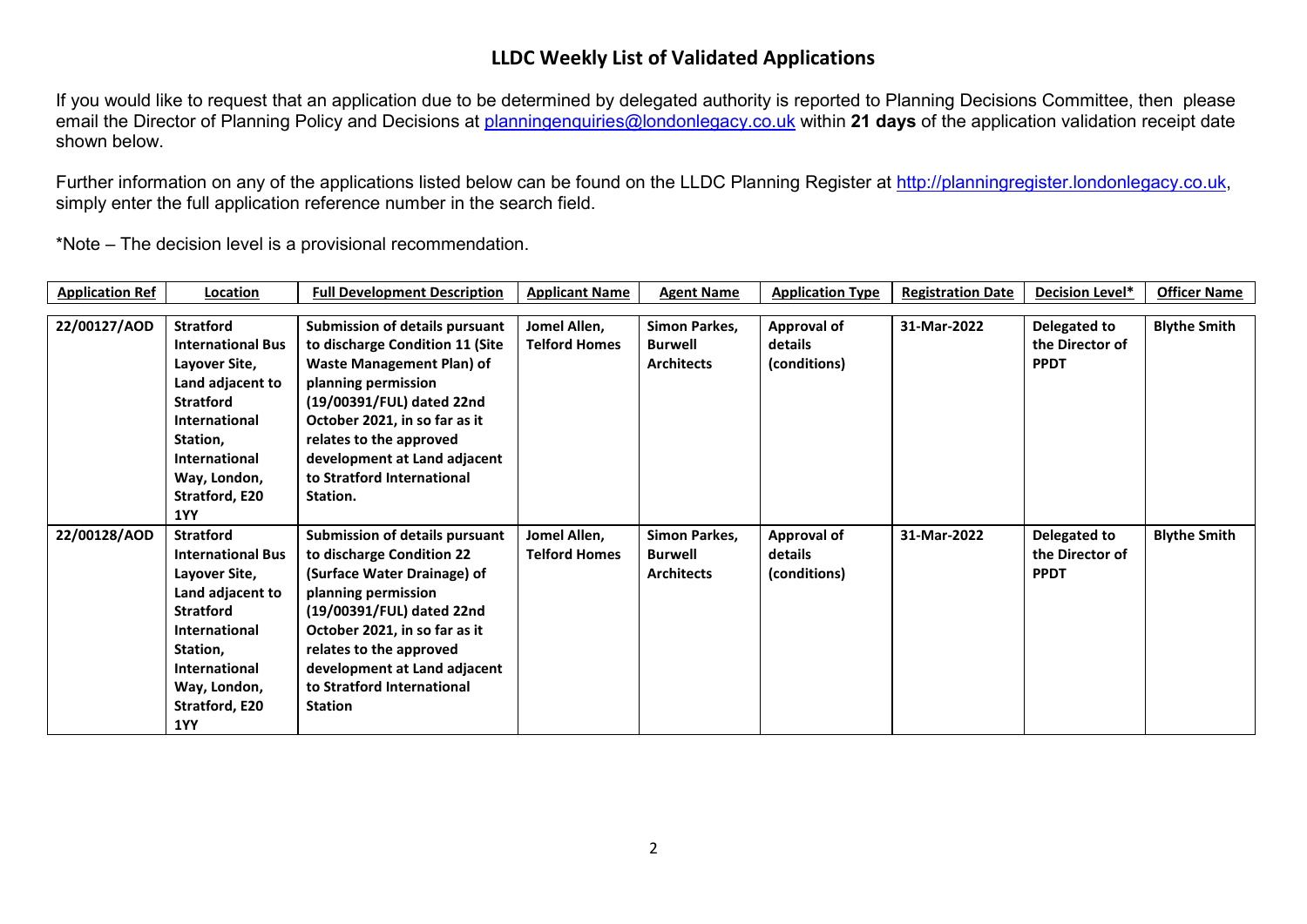If you would like to request that an application due to be determined by delegated authority is reported to Planning Decisions Committee, then please email the Director of Planning Policy and Decisions at [planningenquiries@londonlegacy.co.uk](mailto:planningenquiries@londonlegacy.co.uk) within **21 days** of the application validation receipt date shown below.

Further information on any of the applications listed below can be found on the LLDC Planning Register at [http://planningregister.londonlegacy.co.uk,](http://planningregister.londonlegacy.co.uk/) simply enter the full application reference number in the search field.

| <b>Application Ref</b> | Location                                                                                                                                                                                            | <b>Full Development Description</b>                                                                                                                                                                                                                                                                            | <b>Applicant Name</b>                | <b>Agent Name</b>                                    | <b>Application Type</b>                       | <b>Registration Date</b> | <b>Decision Level*</b>                         | <b>Officer Name</b> |
|------------------------|-----------------------------------------------------------------------------------------------------------------------------------------------------------------------------------------------------|----------------------------------------------------------------------------------------------------------------------------------------------------------------------------------------------------------------------------------------------------------------------------------------------------------------|--------------------------------------|------------------------------------------------------|-----------------------------------------------|--------------------------|------------------------------------------------|---------------------|
|                        |                                                                                                                                                                                                     |                                                                                                                                                                                                                                                                                                                |                                      |                                                      |                                               |                          |                                                |                     |
| 22/00129/AOD           | <b>Stratford</b><br><b>International Bus</b><br>Layover Site,<br>Land adjacent to<br><b>Stratford</b><br><b>International</b>                                                                       | <b>Submission of details pursuant</b><br>to discharge Condition 23 (Foul<br>Drainage) of planning<br>permission (19/00391/FUL)<br>dated 22nd October 2021, in so<br>far as it relates to the                                                                                                                   | Jomel Allen,<br><b>Telford Homes</b> | Simon Parkes,<br>Burwell<br><b>Architects</b>        | <b>Approval of</b><br>details<br>(conditions) | 31-Mar-2022              | Delegated to<br>the Director of<br><b>PPDT</b> | <b>Blythe Smith</b> |
|                        | Station,<br><b>International</b><br>Way, London,<br>Stratford, E20<br><b>1YY</b>                                                                                                                    | approved development at Land<br>adjacent to Stratford<br><b>International Station.</b>                                                                                                                                                                                                                         |                                      |                                                      |                                               |                          |                                                |                     |
| 22/00130/AOD           | <b>Stratford</b><br><b>International Bus</b><br>Layover Site,<br>Land adjacent to<br><b>Stratford</b><br><b>International</b><br>Station,<br>International<br>Way, London,<br>Stratford, E20<br>1YY | <b>Submission of details pursuant</b><br>to discharge Condition 60<br>(Whole Life-Cycle Carbon<br>Assessment) of planning<br>permission (19/00391/FUL)<br>dated 22nd October 2021, in so<br>far as it relates to the<br>approved development at Land<br>adjacent to Stratford<br><b>International Station.</b> | Jomel Allen,<br><b>Telford Homes</b> | Simon Parkes,<br><b>Burwell</b><br><b>Architects</b> | Approval of<br>details<br>(conditions)        | 31-Mar-2022              | Delegated to<br>the Director of<br><b>PPDT</b> | <b>Blythe Smith</b> |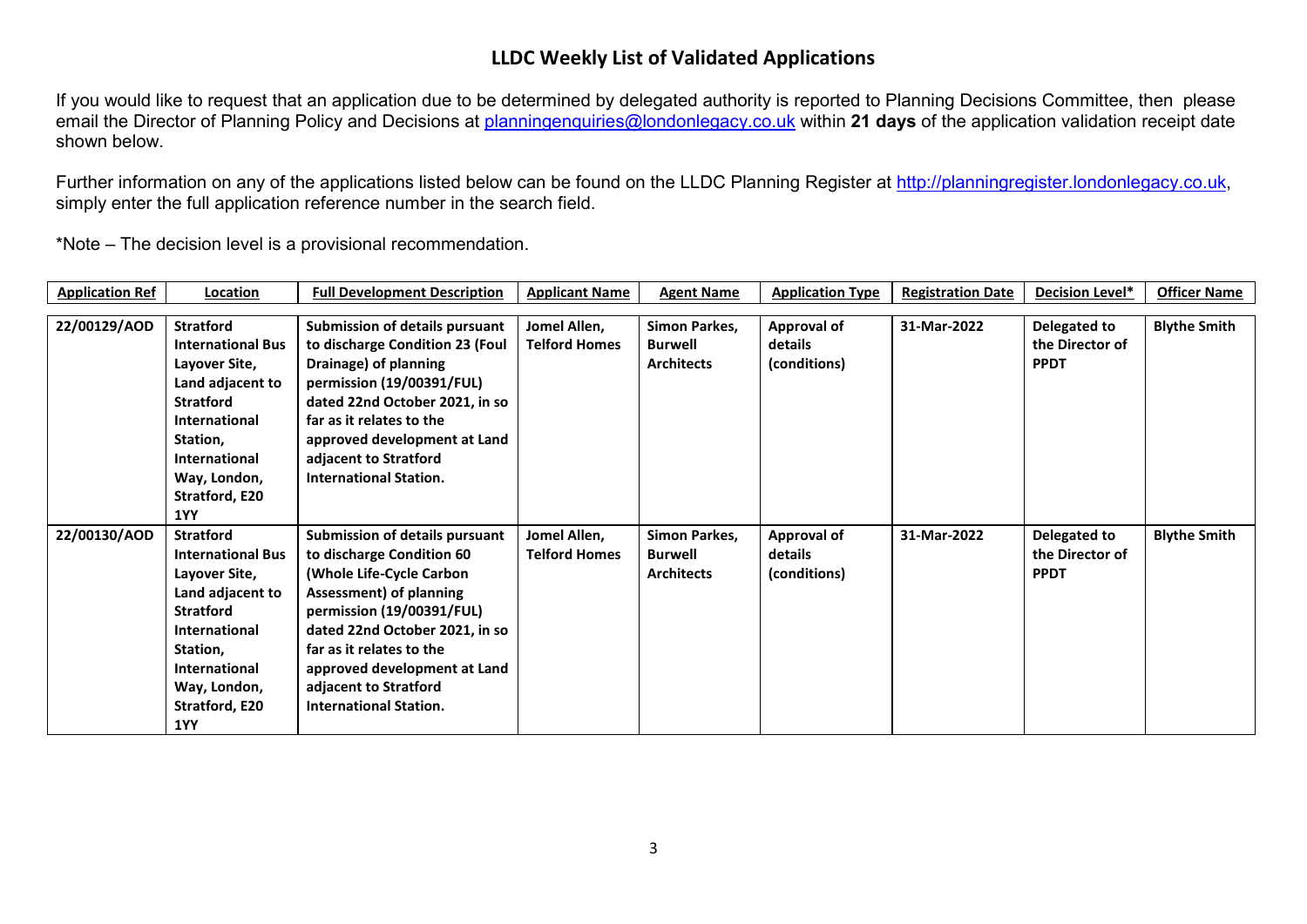If you would like to request that an application due to be determined by delegated authority is reported to Planning Decisions Committee, then please email the Director of Planning Policy and Decisions at [planningenquiries@londonlegacy.co.uk](mailto:planningenquiries@londonlegacy.co.uk) within **21 days** of the application validation receipt date shown below.

Further information on any of the applications listed below can be found on the LLDC Planning Register at [http://planningregister.londonlegacy.co.uk,](http://planningregister.londonlegacy.co.uk/) simply enter the full application reference number in the search field.

| <b>Application Ref</b> | Location                 | <b>Full Development Description</b> | <b>Applicant Name</b> | <b>Agent Name</b> | <b>Application Type</b> | <b>Registration Date</b> | Decision Level* | <b>Officer Name</b> |
|------------------------|--------------------------|-------------------------------------|-----------------------|-------------------|-------------------------|--------------------------|-----------------|---------------------|
|                        |                          |                                     |                       |                   |                         |                          |                 |                     |
| 22/00131/AOD           | <b>Stratford</b>         | Submission of details pursuant      | Jomel Allen,          | Simon Parkes,     | Approval of             | 31-Mar-2022              | Delegated to    | <b>Blythe Smith</b> |
|                        | <b>International Bus</b> | to discharge Condition 68           | <b>Telford Homes</b>  | Burwell           | details                 |                          | the Director of |                     |
|                        | Layover Site,            | (Freehold Interest) of planning     |                       | <b>Architects</b> | (conditions)            |                          | <b>PPDT</b>     |                     |
|                        | Land adjacent to         | permission (19/00391/FUL)           |                       |                   |                         |                          |                 |                     |
|                        | <b>Stratford</b>         | dated 22nd October 2021, in so      |                       |                   |                         |                          |                 |                     |
|                        | <b>International</b>     | far as it relates to the            |                       |                   |                         |                          |                 |                     |
|                        | Station,                 | approved development at Land        |                       |                   |                         |                          |                 |                     |
|                        | <b>International</b>     | adjacent to Stratford               |                       |                   |                         |                          |                 |                     |
|                        | Way, London,             | <b>International Station.</b>       |                       |                   |                         |                          |                 |                     |
|                        | Stratford, E20           |                                     |                       |                   |                         |                          |                 |                     |
|                        | 1YY                      |                                     |                       |                   |                         |                          |                 |                     |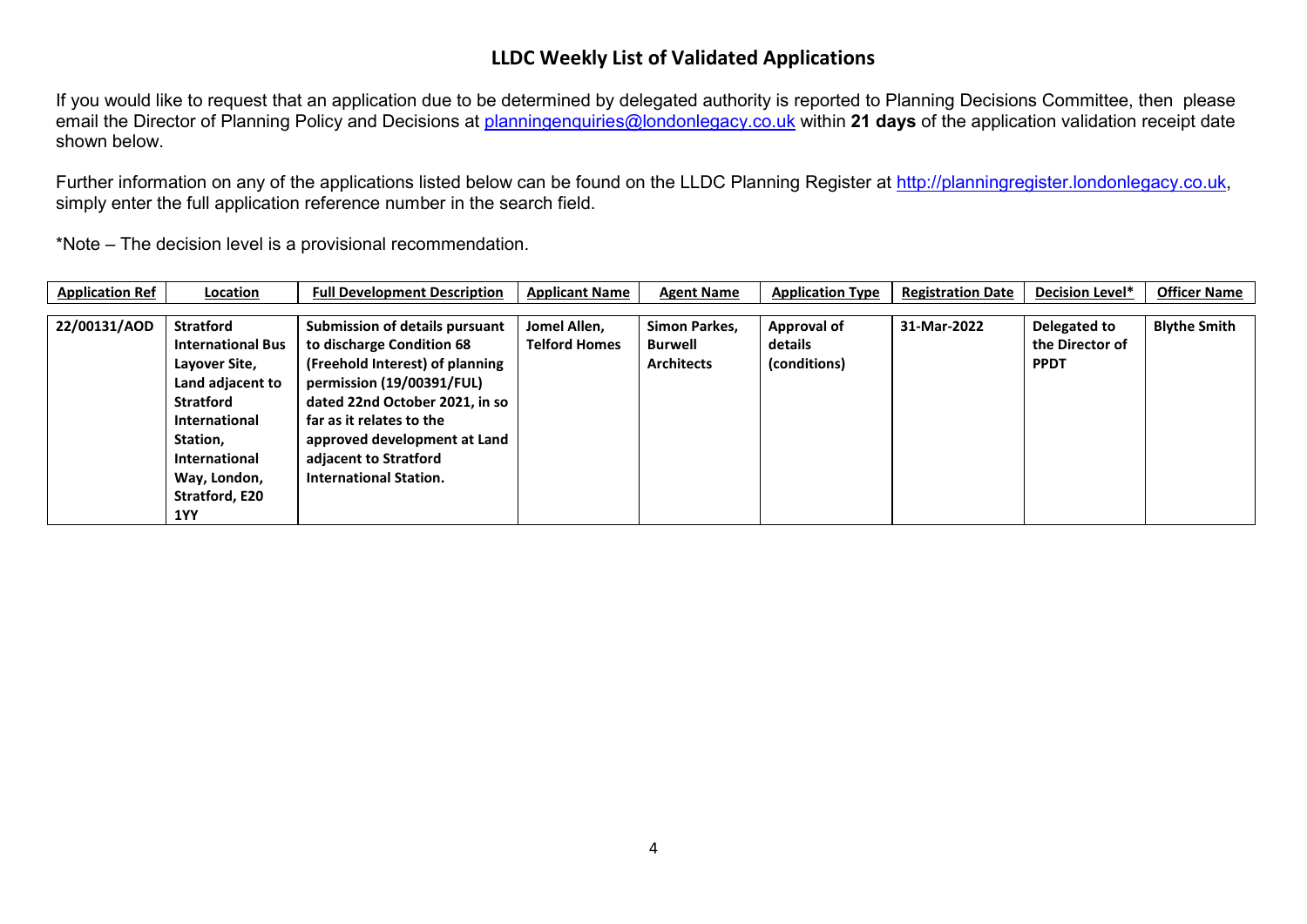If you would like to request that an application due to be determined by delegated authority is reported to Planning Decisions Committee, then please email the Director of Planning Policy and Decisions at [planningenquiries@londonlegacy.co.uk](mailto:planningenquiries@londonlegacy.co.uk) within **21 days** of the application validation receipt date shown below.

Further information on any of the applications listed below can be found on the LLDC Planning Register at [http://planningregister.londonlegacy.co.uk,](http://planningregister.londonlegacy.co.uk/) simply enter the full application reference number in the search field.

| <b>Application Ref</b> | Location               | <b>Full Development Description</b> | <b>Applicant Name</b>  | <b>Agent Name</b> | <b>Application Type</b> | <b>Registration Date</b> | <b>Decision Level*</b> | <b>Officer Name</b> |
|------------------------|------------------------|-------------------------------------|------------------------|-------------------|-------------------------|--------------------------|------------------------|---------------------|
|                        |                        |                                     |                        |                   |                         |                          |                        |                     |
| 22/00140/106           | Neptune Wharf'         | Submission of details pursuant      | <b>Richard</b>         |                   | Section 106             | 11-Apr-2022              | Delegated to           | <b>Sara Dawes</b>   |
|                        | <b>Site Comprising</b> | to Schedule 4 (Affordable           | Garside,               |                   | <b>Details</b>          |                          | the Director of        |                     |
|                        | Land Bounded:          | Housing Reappraisal), Clause 2      | <b>Newsteer Real</b>   |                   |                         |                          | <b>PPDT</b>            |                     |
|                        | To The North By        | of the Section 106 Agreement        | <b>Estate Advisers</b> |                   |                         |                          |                        |                     |
|                        | <b>Hertford Union</b>  | associated with planning            |                        |                   |                         |                          |                        |                     |
|                        | Canal; To The          | permission 12/00210/OUT, as         |                        |                   |                         |                          |                        |                     |
|                        | East By Roach          | amended by 15/00337/VAR             |                        |                   |                         |                          |                        |                     |
|                        | Road, Roach            | dated 25 November 2016.             |                        |                   |                         |                          |                        |                     |
|                        | Point Footbridge,      |                                     |                        |                   |                         |                          |                        |                     |
|                        | <b>Omega Wharf; To</b> |                                     |                        |                   |                         |                          |                        |                     |
|                        | The South By           |                                     |                        |                   |                         |                          |                        |                     |
|                        | Wyke Road,             |                                     |                        |                   |                         |                          |                        |                     |
|                        | Remus Road,            |                                     |                        |                   |                         |                          |                        |                     |
|                        | <b>Monier Road;</b>    |                                     |                        |                   |                         |                          |                        |                     |
|                        | <b>And To The West</b> |                                     |                        |                   |                         |                          |                        |                     |
|                        | <b>By Wansbeck</b>     |                                     |                        |                   |                         |                          |                        |                     |
|                        | Road                   |                                     |                        |                   |                         |                          |                        |                     |